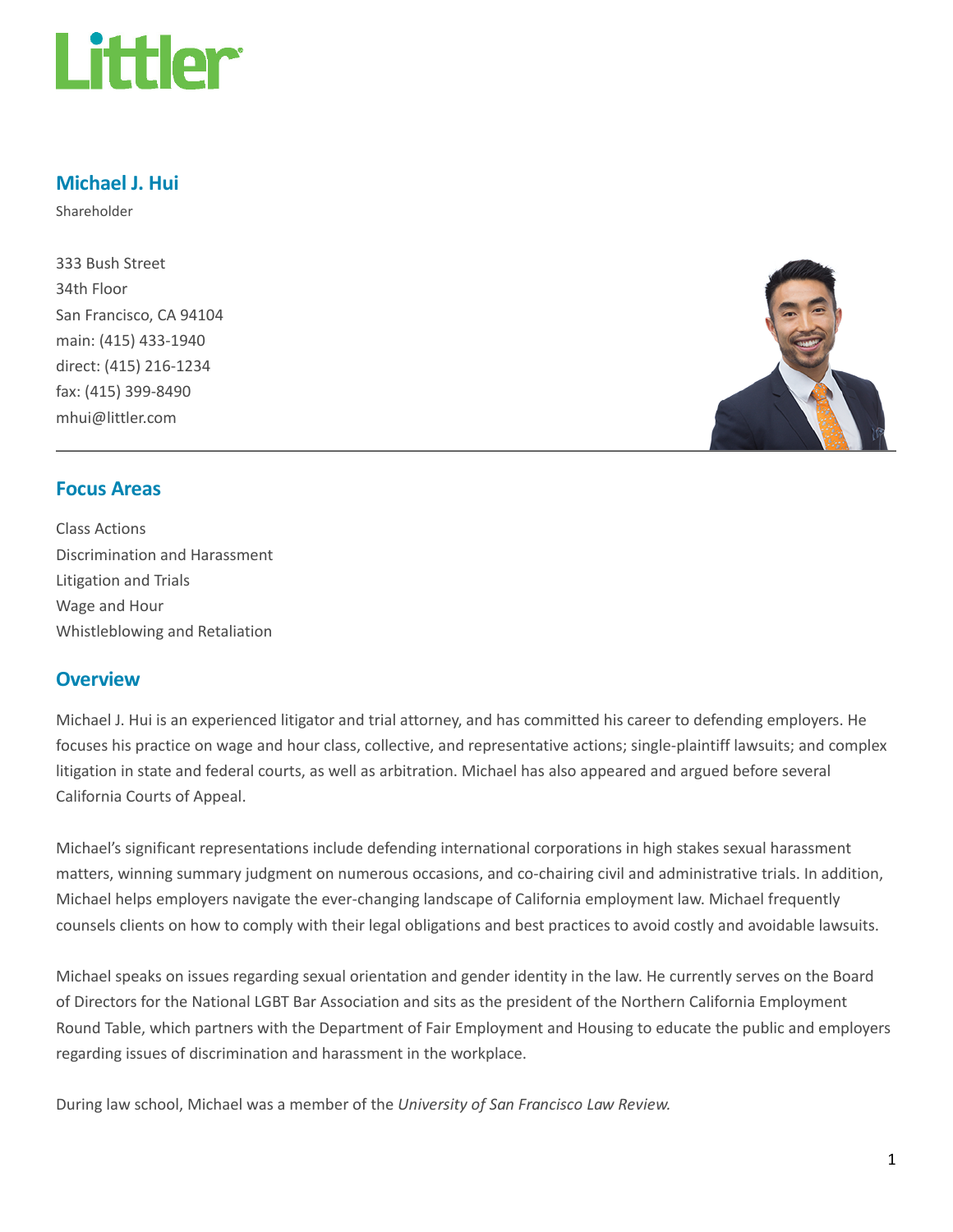

# Professional and Community Affiliations

- President, Northern California Employment Round Table
- Member and At Large Board Member, Board of Directors, The National LGBT Bar
- Member, Bar Association of San Francisco
- Member, Asian American Bar Association of the Greater Bay Area

### Recognition

- Named, Ones to Watch, The Best Lawyers in America©, 2021-2022
- Named, Best LGBTQ+ Lawyers Under 40, The National LGBT Bar, 2021
- Recipient, CALI Award in Excellence for Highest Grade in Legal Research & Writing II, University of San Francisco School of Law, Spring 2008
- Recipient, Academic Merit Scholarship, University of San Francisco School of Law, 2007-2008
- Dean's List, University of California, Davis, Winter 2004, Winter 2005, Spring 2005

### **Education**

- J.D., University of San Francisco School of Law, 2010
- B.A., University of California, Davis, 2007, With Honors

# Bar Admissions

California

## **Courts**

- U.S. District Court, Central District of California
- U.S. District Court, Eastern District of California
- U.S. District Court, Northern District of California
- U.S. District Court, Southern District of California

# Publications & Press

Best Lawyers in America© 2022 Edition Honors More Than 240 Littler Lawyers Littler Press Release August 19, 2021

#### Sharing Space: A Conversation About Intersectionality

Littler Podcast June 9, 2021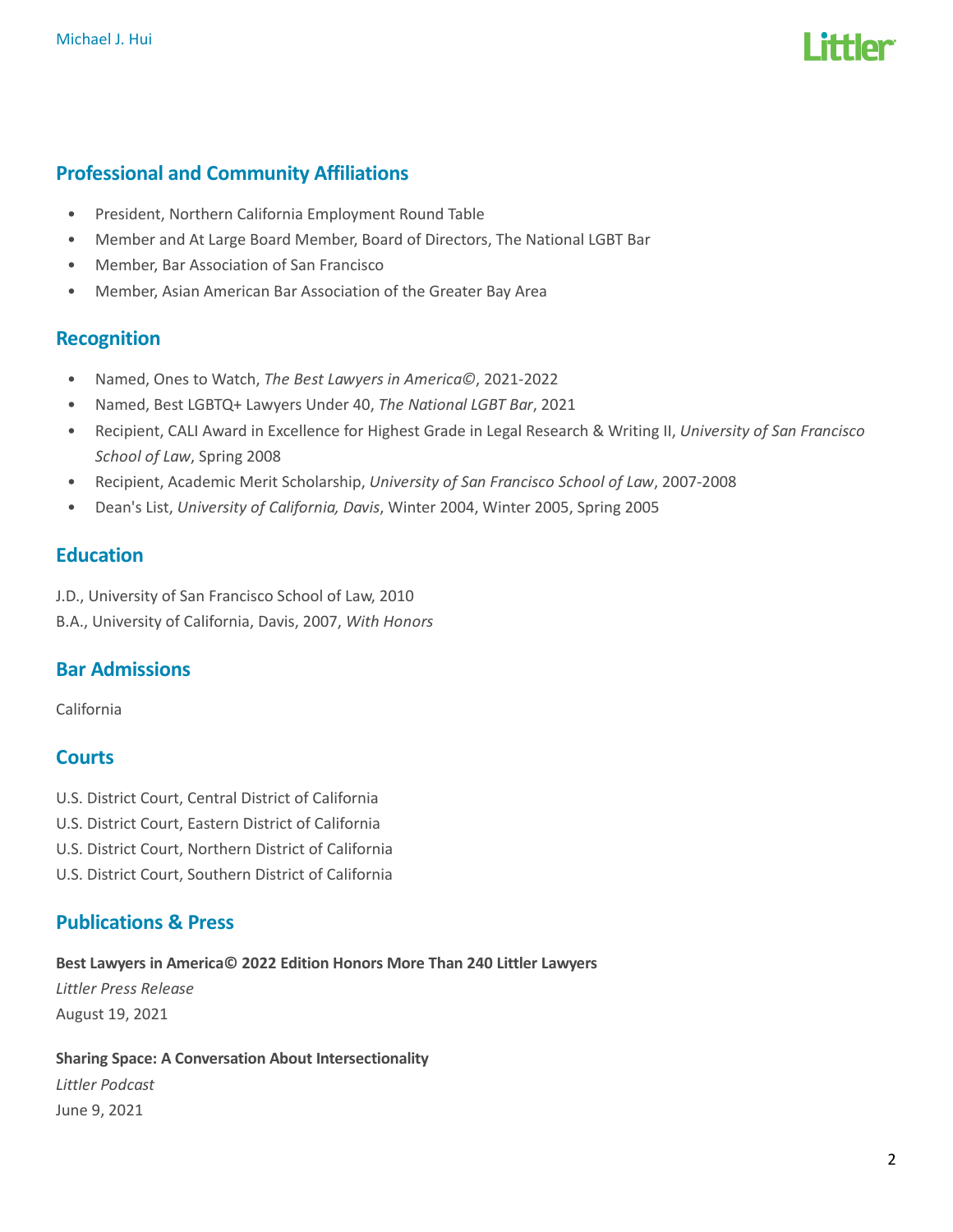

#### Littler's Michael J. Hui Receives Best LGBTQ+ Lawyers Under 40 Award

Littler Press Release March 15, 2021

#### Littler Announces New Shareholders and Principals Elevating 26 Attorneys

Littler Press Release January 4, 2021

San Francisco Enacts 'Tourist Hotel' Cleaning Protocols SHRM Online October 27, 2020

# San Francisco Enacts "Tourist Hotel" Ordinance Requiring New Cleaning and Disinfecting Protocols and Prohibiting Retaliation

Littler ASAP October 20, 2020

### Best Lawyers in America© 2021 Edition Honors More Than 250 Littler Lawyers

Littler Press Release August 20, 2020

Supreme Court Rules that Gay, Lesbian, and Transgender Individuals Are Protected Under Title VII of the Civil Rights Act Littler Insight June 15, 2020

# Speaking Engagements

Review What's New in 2022 Northern California Employment Round Table March 1, 2022

# Leveraging Your Power: Networking and Business Development for Attorneys with Intersectional Identities The National LGBTQ+ Bar Association December 3, 2021

Labor and Employment Law and the New Administration Lavender Law 2021, The Employment Law Institute July 30, 2021